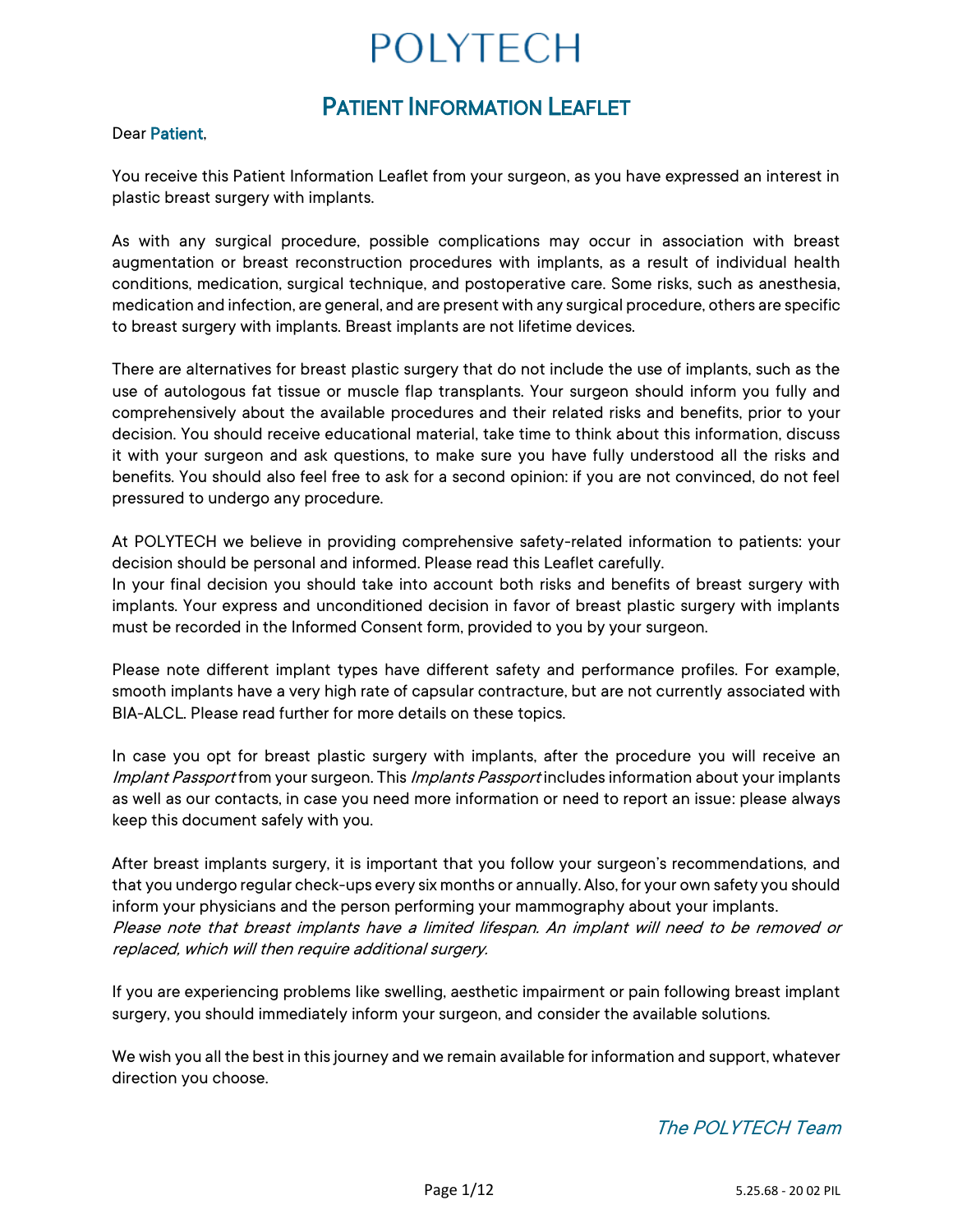# PATIENT INFORMATION LEAFLET

# TABLE OF CONTENTS

- 1. Breast Implants
	- 1.1. Information on POLYTECH Implants and how to identify them
	- 1.2. Why are different surface types available?
	- 1.3. Choice of implants and aesthetic outcome
	- 1.4. Certification of mammary implants
- 2. Breast surgery with implants
	- 2.1. Indications and Contraindications
	- 2.2. Implant life time
	- 2.3. Screening diagnostics, controls and therapies
	- 2.4. Complications
	- 2.5. Systemic Diseases and cancer

# 1. BREAST IMPLANTS

There exist different types of breast implants on the market. Implants may vary by shape, filling and surface type.

| Shape |            | <b>Filling</b> |          | <b>Surface</b> |          |               |
|-------|------------|----------------|----------|----------------|----------|---------------|
| Round | Anatomical | Saline         | Silicone | Smooth         | 「extured | Polvurethane- |
|       |            | solution       | ael      |                |          | covered       |

Implants also vary in projection, which indicates how much the implant projects forward, and in volume, which is the quantity of three-dimensional space enclosed by a closed surface. Volume may be expressed in milliliters (ml) or in cubic centimeters (cc).

## 1.1. INFORMATION ON POLYTECH IMPLANTS AND HOW TO IDENTIFY THEM

The POLYTECH range of breast implants includes the following shapes:

Même® – a silicone gel-filled implant with a round base and a round profile

Replicon® – a silicone gel-filled implant with a round base and anatomical profile

Opticon® – a silicone gel-filled implant with an oval short base and anatomical profile

Optimam® – a silicone gel-filled implant with an oval oblong base and anatomical profile

#### The POLYTECH range of breast implants includes the following fillings:

Sublime Line® - these breast implants are filled with EasyFit Gel™.

Diagon\Gel® 4Two – these breast implants are filled with two different gels: the softer EasyFit Gel™ at the posterior and the firmer Shapar Gel™ at the anterior.

## The POLYTECH range of breast implants currently available in Australia include the following surfaces:

POLYsmoooth® – a smooth surface, available for round-profile implants.

MESMO®sensitive – this implant shell has a fine micro-textured surface.

POLYtxt® – this implant shell has a micro-textured surface.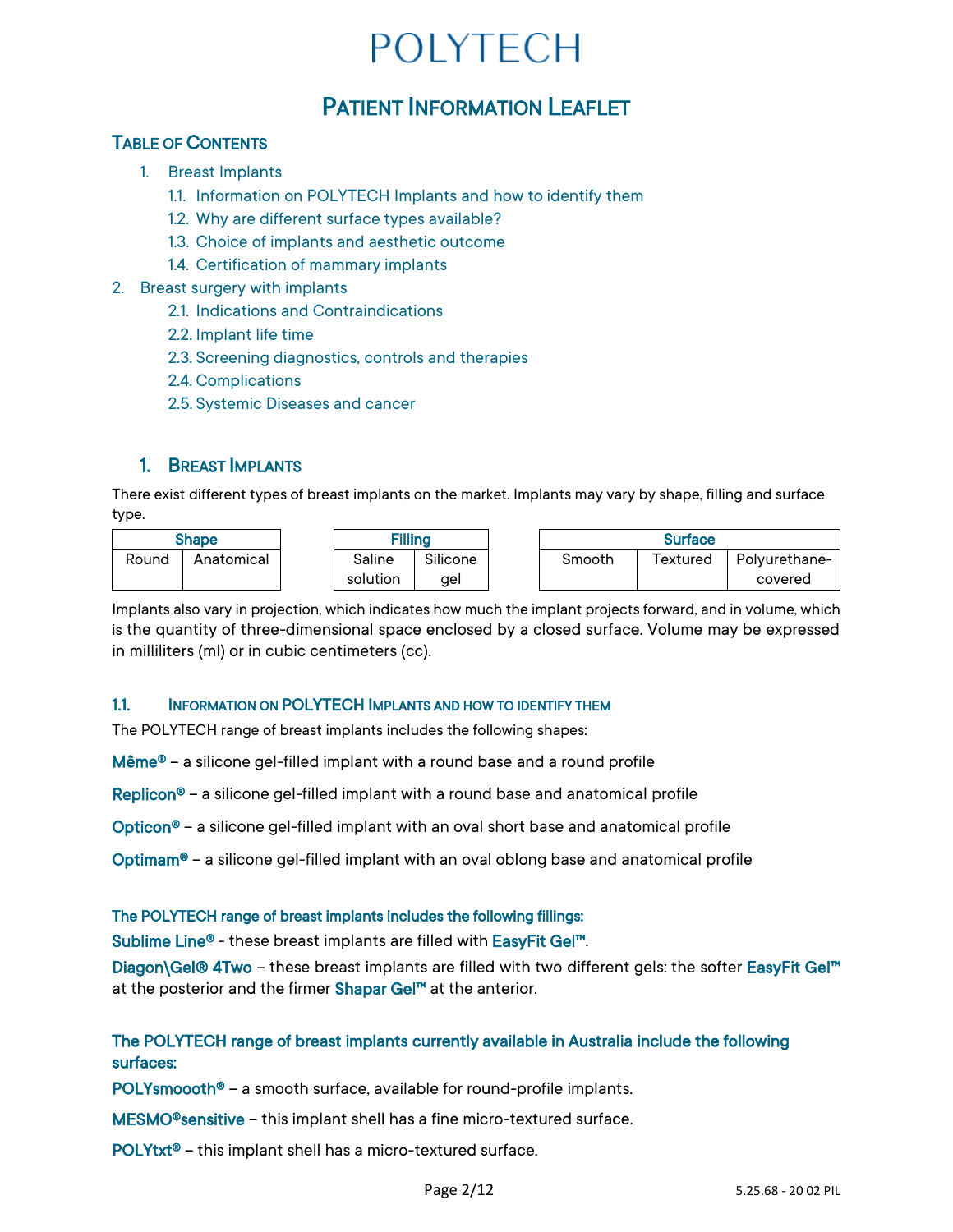#### POLYTECH breast implants are available with different projections and different volumes

POLYTECH implants are available with up to 4 projections – low, moderate, high and extra high – and in a volume range starting from to 50ml up to 700ml. Volumes larger than 700ml are treated as custom made implants, which means your surgeon has to specifically and expressly attest in a dedicated form the choice of such volume and size and its suitability to you and your conditions.

## A complete list of the above mammary implants, including of their product reference number, is available as Appendix A.

### What are our implants made of?

Breast implants by POLYTECH are made of medical grade silicones, approved for long-term implantation in the human body. Our breast implants consist of a silicone elastomer shell, filled with silicone gel.

In medicine, silicone (not to be confused with silicon, the semi-metal material which microelectronics are made of) is used as a component of numerous products, e.g. probes, catheters, coatings of puncture needles and pacemakers, gloves and wound dressings. In soft-tissue surgery, silicone implants are used for body contour correction.

The first production process for silicone polymers was patented in 1958. Silicone, or as chemists call it, polydimethylsiloxane, is produced in different formulas: as silicone elastomer, silicone gel and silicone oil.

Silicone does not contain any additives, especially no softeners.

#### **1.2. WHY ARE DIFFERENT SURFACE TYPES AVAILABLE?**

The first breast implants were manufactured in the 1960s and had a smooth surface. A polyurethane foam covering was introduced in the 1970s to minimize the event of capsular contracture as well as implant dislocation and rotation. Textured implants were introduced in the late 1980s, to mimic the effect of the polyurethane layer.

But what is capsular contracture? As part of the body's natural reaction, a capsule of connective tissue is formed around any foreign body inserted into the tissue, including around breast implants. The undesired tightening of this capsule (capsular contracture or capsular fibrosis) can result in changes to the shape as well as to the position of the implant, and thus the shape of the breast. Additionally, the capsule can become very hard and cause pain. Capsular contracture is the most common complication of breast-implant surgery and it is classified along the Baker scale (See also Complications).

| Baker scale for capsular contracture |                                                                 |  |  |  |
|--------------------------------------|-----------------------------------------------------------------|--|--|--|
| Grade I                              | The breast is normally soft and appears natural.                |  |  |  |
| Grade II                             | The breast is a little firm and appears natural.                |  |  |  |
| Grade III                            | The breast is firm and appears abnormal.                        |  |  |  |
| Grade IV                             | The breast is hard, painful to the touch, and appears abnormal. |  |  |  |

A capsular contracture may never occur at all, or it may occur after weeks, months or years. It cannot be foreseen if or when a capsular contracture will occur and, if it does, how pronounced it may be.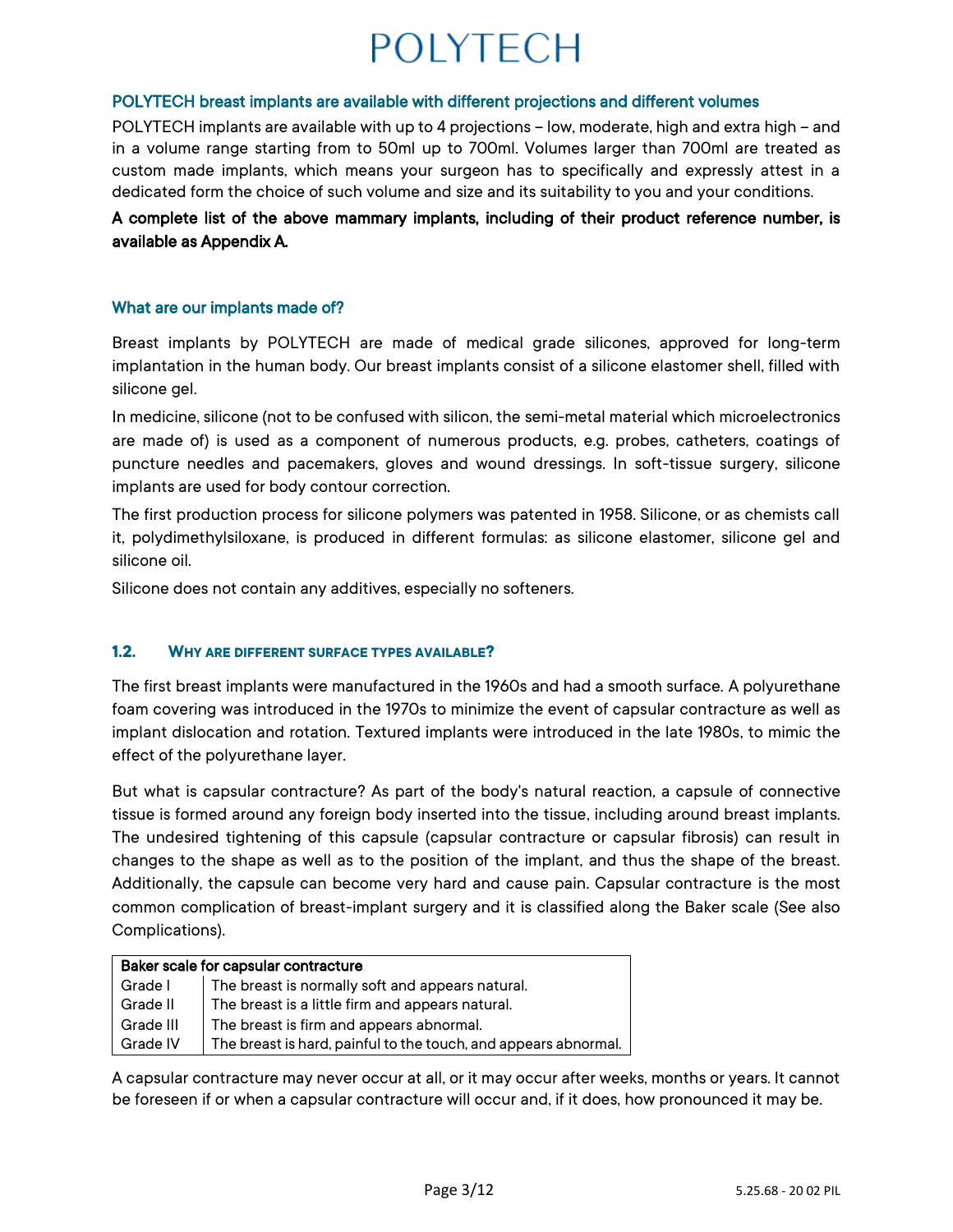The rates of occurrence of capsular contracture, as well as of other complications such as rotation and dislocation, vary in relation to the implant surface:  $^{\mathbf{\mathsf{1}}}$ 

|                           | Smooth implants | Textured implants |
|---------------------------|-----------------|-------------------|
| Capsular contracture rate | 30-50%          | 15-30%            |

#### **1.3. CHOICE OF IMPLANT AND AESTHETIC OUTCOME**

Your body is unique. When choosing an implant, it is important to consider your individual needs and characteristics: volume and size should match your physique, so the implants are comfortable over time.

During the consultation, speak openly with your surgeon and communicate your personal wishes and goals for the procedure. This is the only way to create realistic expectations and minimize the chances of unsatisfactory result. Take your surgeon's opinion seriously. A good surgeon has the know-how and experience to recommend the breast implants best suited for you.

When considering a reoperation due to an unsatisfactory result, please note that the chances for complications increase with revision operation.

#### **1.4. CERTIFICATION OF MAMMARY IMPLANTS**

Mammary implants are medical devices. Mammary implants produced in the European Union are certified according to European medical device directives, which identifies them as Class III devices. Class III is the class for those devices that due to the length and extent of their invasiveness in the human body, need to fulfil the strictest requirements of all classes. They may be certified also according to other alternative or concurring regulations, for sale in other countries outside the European Union.

As Class III implantable devices, breast implants are subject to regular testing. Materials, product development, production, quality control, sterilization and packaging are subject to very strict regulations and must fulfil a set of international standards. POLYTECH Health & Aesthetics' product have the required CE mark for the design of mammary implants, as well as for the ongoing quality management system for their development, manufacturing, final inspection and distribution, according to the current standards ISO 13485:2016 and Annex II of the Medical Device Directive 93/42/EEC.

In Australia, breast implants are also classified as high risk devices; together with all other devices, they need to be registered in the Australian Register of Therapeutic Goods to be legally sold in the Country.

### **2. BREAST SURGERY WITH IMPLANTS**

#### 2.1. INDICATIONS AND CONTRAINDICATIONS

Breast implants are used in breast plastic surgery for cosmetic purposes, for reconstruction and for implant replacement. Make sure to thoroughly discuss your wishes and your needs with your surgeon.

You should discuss your past and current health conditions with your surgeon, as some circumstances or diseases may affect your eligibility for breast surgery with implants.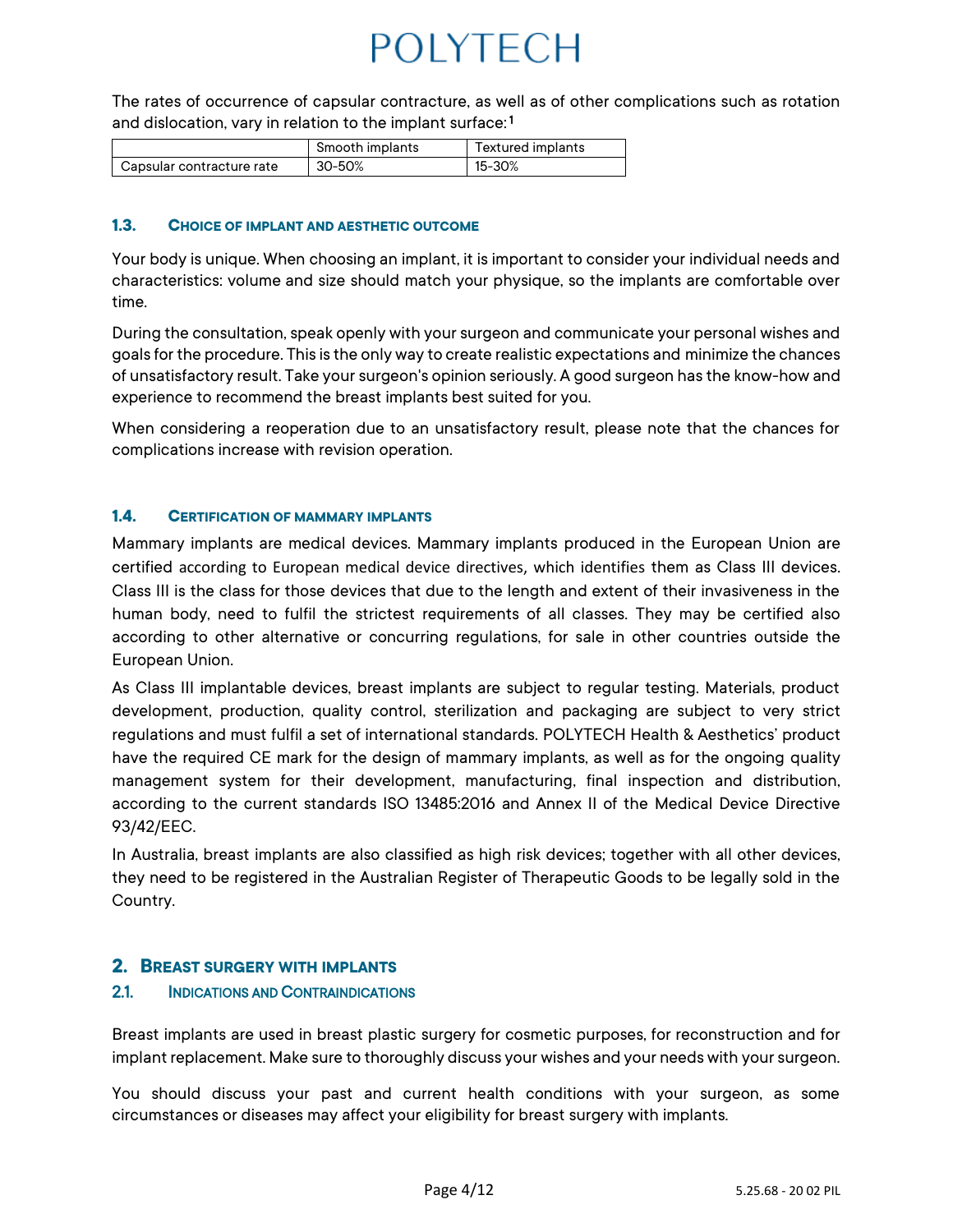Current anti-coagulation therapy, impaired blood circulation or coagulation (e.g. due to diabetes, smoking, radiation exposure), impaired wound healing, a current active infection, soft-tissue pathologies and autoimmune connective tissue diseases, among others, require precaution when electing breast implant surgery and may constitute contraindications.

### Contraindications include:

Mental instabilities, repeated attempts or failures of contour correction, clinically persistent infections or systemic diseases, expected allergies or extraordinary immune response to implants; abscesses, cysts or tumors in the area of implants, especially cancer and recurrent metastases (e.g. persistent or intermittent mammary cancer), advanced fibrocystic diseases; severe radiation injuries in the prospective area of implants; heavy burn scars in the prospective area of implants; insufficient tissue covering in the prospective area of implantation (e.g. after preceding breast reduction) or reduced vascularization; existing costal injuries pregnancy, breast feeding; inflammation in the prospective area of implantation; a suppressed immune system.

Your surgeon should inform you fully and comprehensively about the alternatives to surgery with breast implants.

Equally, if you opt for breast surgery with implants, in the future you should inform your doctors, surgeons and technical medical personnel of the presence of the implants.

## **2.2. IMPLANT LIFE TIME**

Breast implants are not lifetime devices. The longer you have breast implants, the more likely it is that complications will occur and you will need to have them removed. There is no guarantee that you will have a satisfactory cosmetic outcome from any reoperation. Complications may lead to one or more reoperations. The risks of a reoperation are higher than the risks of the first surgery. The operations performed during a revision surgery depend on the complication. They include:

- Implant removal, with replacement
- Implant removal without replacement
- Capsulectomy or removal of the capsule (the scar tissue around the implant)
- Capsulotomy or surgical incision to loosen the capsule
- Scar or wound revision, such as surgical removal of excess scar tissue
- Drainage of a hematoma or seroma (a collection of blood or of fluid) by a needle or tube
- Repositioning of the implant by surgically opening the incision and moving the implant
- Biopsy by inserting a needle through the skin to collect a sample of tissue or lump removal by surgically removing a lump.

Everybody reacts individually to a foreign body; therefore, it is not possible to foresee a standard lifetime of an implant. The expected lifespan was assessed by evaluating clinical data from other silicone breast implants that are considered equivalent. Technical advances have resulted in improved quality and a significant reduction in the incidence of implant ruptures compared to earlier generation implants. Of course, the likelihood of an implant rupture increases with the age of the implant. Based on a variety of studies using MRI, the rupture frequency varies from 0.5% - 7.7% three years after implantation and rises up to 9.3% six years after implantation<sup>2</sup> . Another study reported an 8% rupture rate for a mean 11-year period after implantation<sup>3</sup> . These figures are estimates for the worst-case scenario, as they are based on imaging results for both confirmed and undetermined ruptures.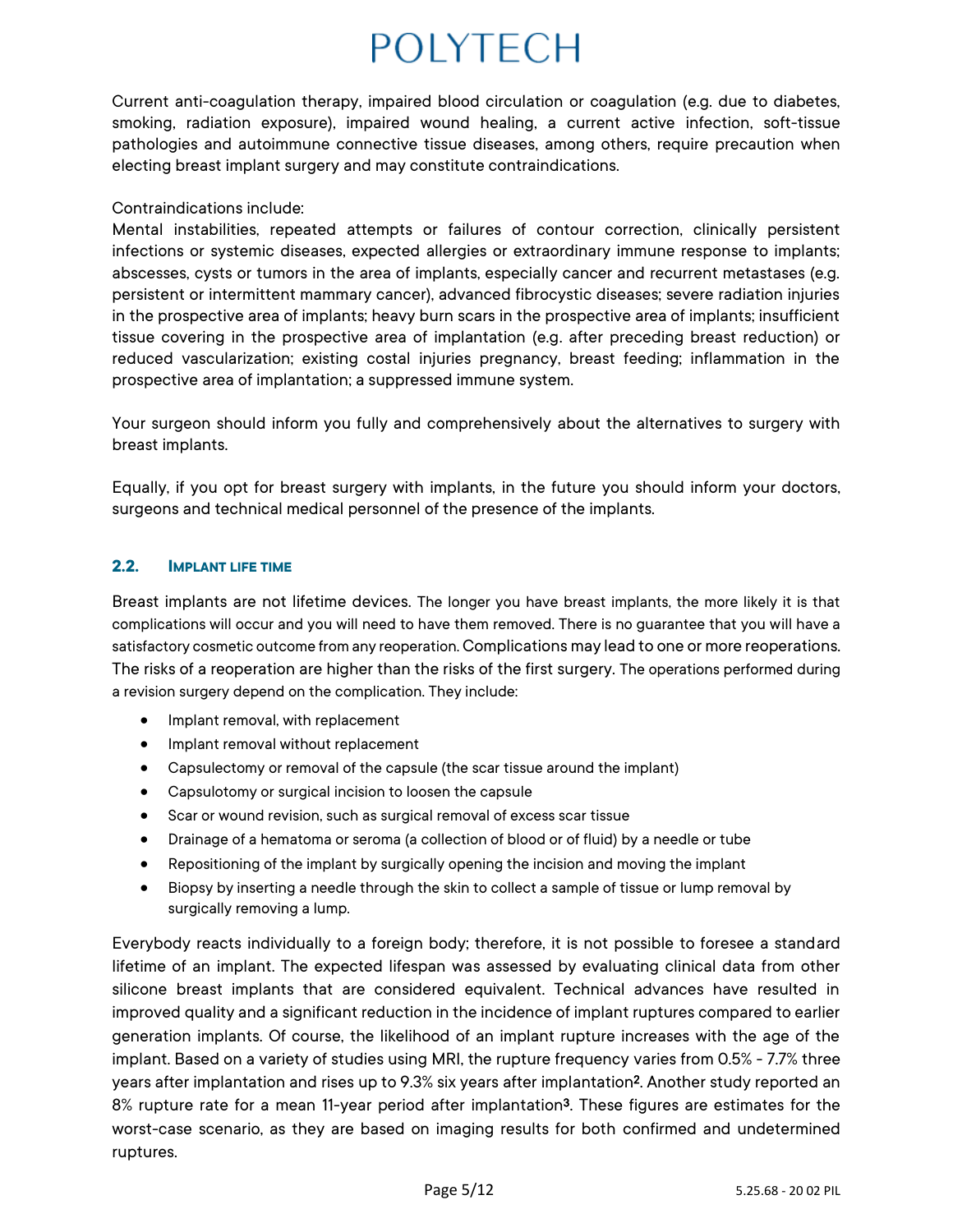The results include a variety of study cohorts (e.g. primary and secondary augmentations and reconstructions). Therefore, the lifetime rate of POLYTECH implants can be estimated to be approximately 90% after 10 years.2-4 Abnormal stress and excessive movement or trauma to the tissue surrounding the implant may result in implant rupture (rupture of the implant shell) and necessitate for implant removal.

In the unlikely case of a shell rupture, any leaking gel will be contained by the connective tissue capsule, which forms naturally around the implant. Factors that can result in a rupture of the implant shell include damage to the implant shell during implantation or due to surgical procedures (e.g. biopsies), normal material fatigue of the implant shell, mammographies and complications of capsular contracture. An implant rupture may occur unexpectedly (silent rupture) and you may not notice it. Therefore, you should attend the follow-up examinations recommended by your physician. In case of an implant rupture, we always recommend an implant replacement.

## 2.3. SCREENING DIAGNOSTICS, CONTROLS AND THERAPIES

Silicone implants can interfere with screening techniques and have a falsifying effect on results. Make sure you inform with due advance the medical staff involved about the existence of your implants.

Various methods are used to examine the breast and the implants. Examinations have two main objectives:

1. determine whether malignant diseases of the breast are present (e.g. breast cancer) and 2. study possible complications that may be associated with the use of breast implants (e.g. capsular fibrosis, ruptures of the implant shell, etc.)

Usually, imaging procedures such as mammograms (using X-rays), magnetic resonance imaging (MRI) or ultrasound screening (US) are used for both purposes.

But invasive methods for diagnosis and treatment are also used, such as biopsies, performed to remove conspicuous tissue for subsequent histological examination, or punctures, for example to remove seromas (accumulations of fluid around the implant).

These methods can be negatively influenced by the implant or may have a negative effect on the implant. During biopsies and punctures, there is always the risk of damaging the shell of the implant, in a way that will ultimately require implant removal. It is therefore very important that you inform the treating doctor about the implants.

## Imaging procedures:

## Interference with standard mammogram

A mammogram is performed with a machine that compresses the breast between two plates and takes an x-ray picture of the flattened breast. The flattening allows for a better image and a lower radiation dose.

A mammogram with breast implants is possible, but it may be more difficult to perform due to the following reasons:

- The silicone gel in the implant is opaque under x-rays, thus can hide part of the breast tissue and making it harder to detect calcifications or masses, and the presence of the implants can make it challenging for the technician to properly position and flatten the tissue.
- The pressure from the machine may rupture your implants.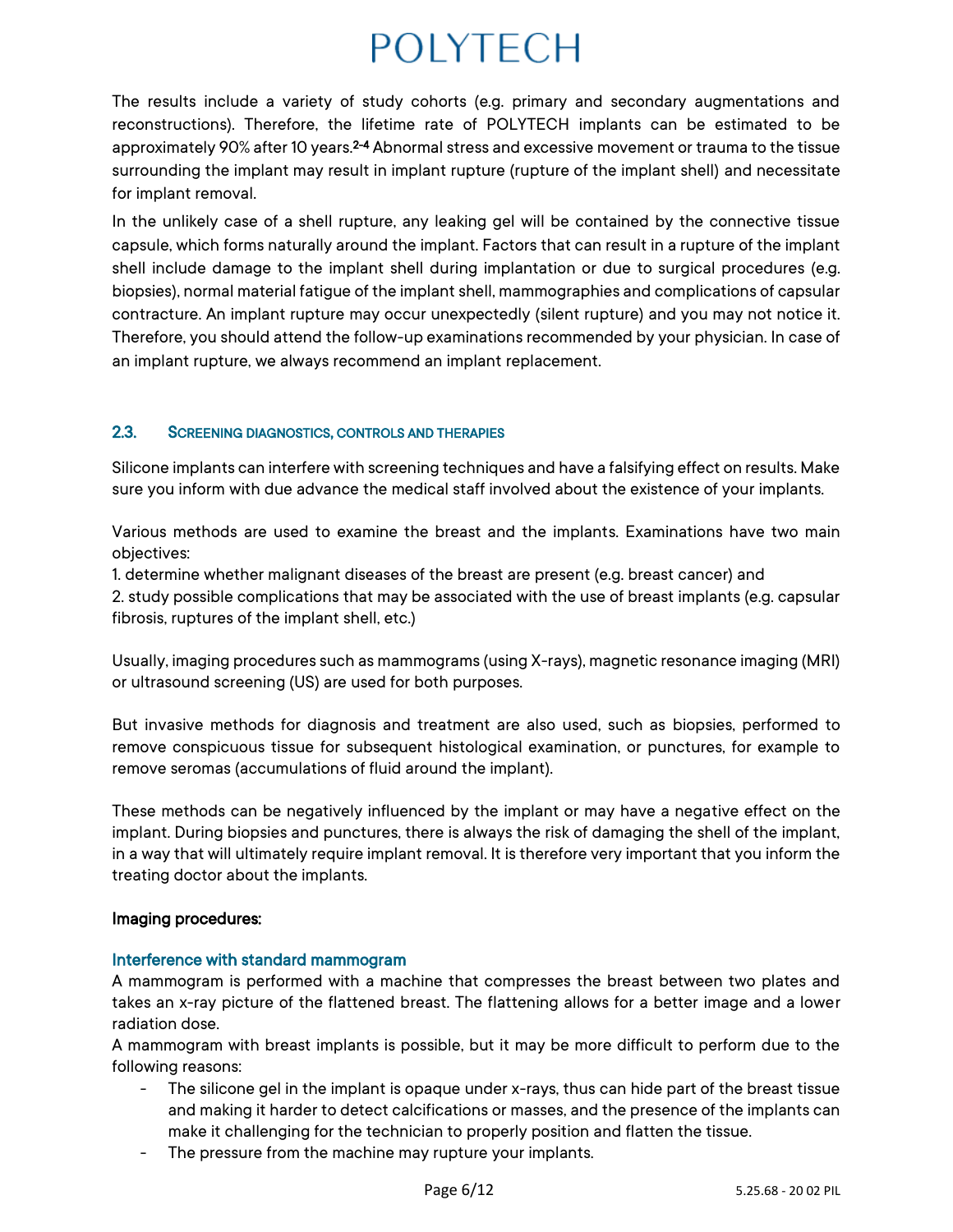To overcome these challenges a special technique, the Eklund Technique, was developed to allow mammograms to be performed also in women who have breast implants. Make sure you inform the technician about the type and positioning of your implants before the examination. This information is included in your *Implants passport*. An ultrasound or an MRI may be recommended as an alternative screening technique.

### Interference with MRI

Breast implants do not have a negative influence on MRI examinations and the magnetic field used has no negative influence on the breast implants.

However, there are two things to consider:

- MRI examinations are contra-indicated when using certain expanders in a two-stage breast reconstruction after a mastectomy. Make sure you inform the doctor or technician in this case.
- Although MRI examinations are considered the gold standard for detecting shell damage, false-positive or false-negative diagnoses occur.

### Interference with ultrasound screening

Like with mammograms, the sound waves used in an ultrasound examination cannot penetrate the implant. Therefore, with this method only the tissue in front of the implant and the faced implant shell itself can be examined. The opposite implant shell and the tissue behind the implant cannot be imaged. Since the implant is usually placed under the mammary gland or even deeper, under the pectoral muscle, this is not a serious disadvantage for the examination of the breast tissue.

#### Interference with self-examination

While implants may make it more difficult for you to perform routine self-examination of your breasts, it is important that you perform such examination at regular intervals for cancer screening. Please see section 2.5. on "Breast Cancer" for further information on self-examination.

#### Interference with radiation therapy

Radiotherapy is usually performed with gamma radiation. The interaction of this radiation with the silicone of the implants is comparable to its interaction with the tissue. Therefore, if breast cancer is detected in an implant recipient, the implant does not significantly interfere with radiotherapy. However, the implant is usually removed in the course of oncological treatment.

Another case is radiotherapy in the course of breast reconstruction. If a mastectomy was performed due to breast cancer and then breast reconstruction with implants is to be performed and radiotherapy is necessary, the sequence of the individual measures (expander insert, implant insert, radiotherapy) must be carefully planned and adapted to the circumstances of the individual patient. Even if the dose of radiation used is too low to seriously weaken the stability of the implant, it is known that the risk of complications after radiotherapy is significantly higher than in non-irradiated patients. Studies have shown that the selection of certain implants can significantly reduce these risks. If you are affected, please discuss this point carefully with your treating physician.

# 2.4. COMPLICATIONS

Complications are unfavorable evolutions or consequences of a disease, a health condition, a therapy or a procedure. Following, we have compiled a list of the most common complications, with an explanation and, where appropriate, with recommendations.

If you are experiencing problems, swelling, aesthetic impairment or pain following breast implant surgery, you should immediately inform your surgeon, and consider the available solutions.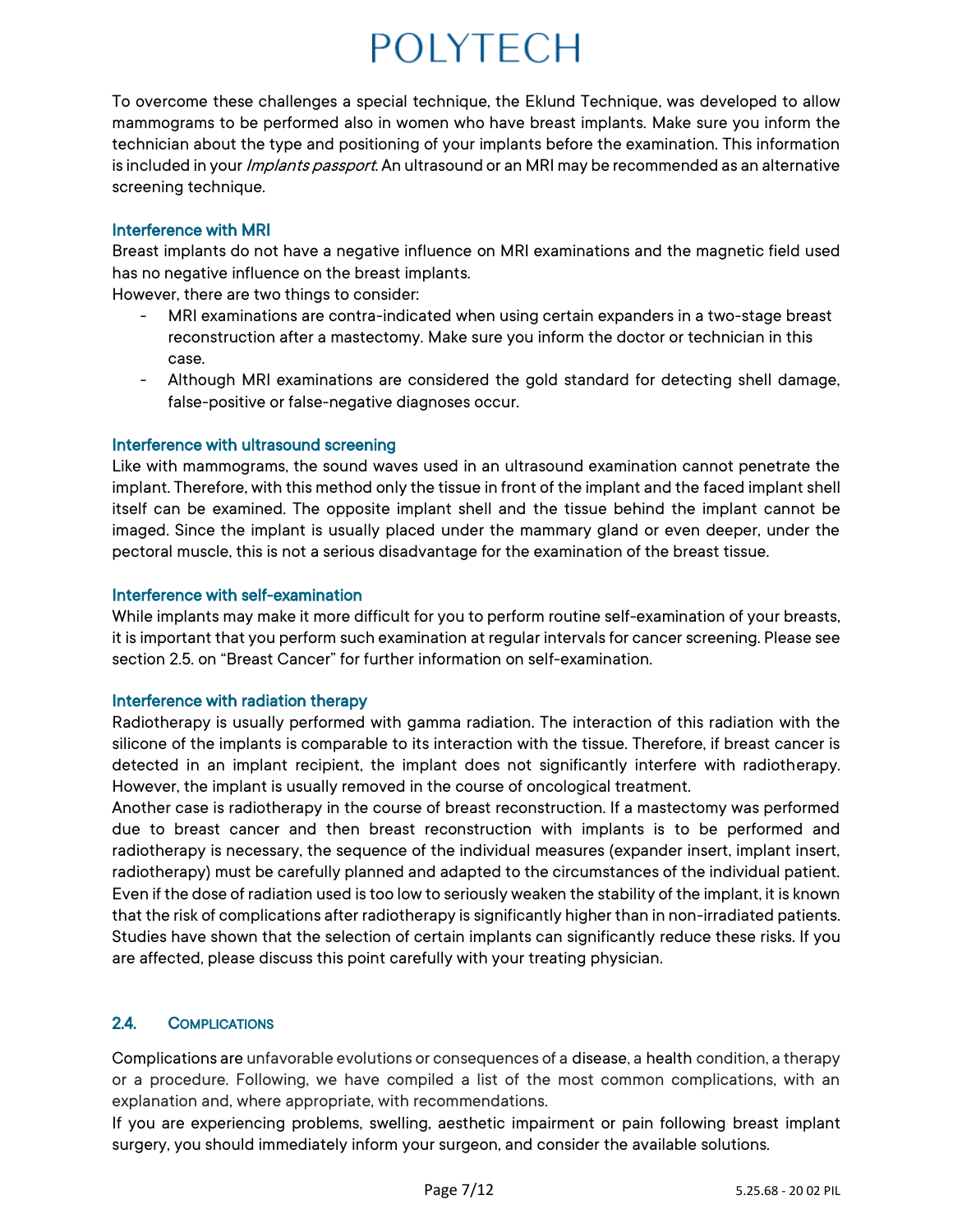In case of problems with your implants, you are encouraged to contact POLYTECH, our local supplier or the local Regulatory body, directly or with the assistance of your surgeon. Reporting of issues assists us in identifying any trends so that action, if necessary, may be taken at the earliest opportunity.

#### **POSSIBLE COMPLICATIONS INCLUDE:**

- **Example 2** Capsular contracture or capsular fibrosis: When any foreign body is placed inside an organism, the physiological reactions include metabolization, expulsion or isolation. In the latter case, a capsule is formed around the foreign body, which is what happens with breast implants in the human body. This capsule can draw tight around the implant and contract. The contraction deforms the implant shape and thus the shape of the breast. Additionally, the capsule can become very hard and cause pain. This complication is referred to as "capsular contracture" and its occurrence rates vary according to implant surface. A significant capsular contracture will result in implant removal (see also Why are different types of implants available).
- **EXECT ASSET SERVIERS: Seromas develop as an accumulation of serous fluid around the implant, which can lead** to pain and excessive swelling of the breast(s). Several reasons can cause seromas: intraoperative or post-operative traumatization, excessive postoperative mobility of the implant or infection. Possible therapies: immobilization, compression, drainage or implant removal, if necessary. Seromas may be early, when occurring immediately after surgery, or late, when occurring several months after surgery. See the section on Anaplastic Large-Cell Lymphoma.
- **E** Pain: Pain may occur in the operated area as well as in the pectoralis and shoulder-arm areas after mammary surgery. Continuous pain may be due to improperly sized or placed implants. Over-sized implants, capsular contracture as well as irritations due to excessive implant movement, may provoke pain. Please consult your surgeon immediately to clarify the cause of pain following an operation.
- **Reddening of the skin or "rash":** It can be observed in different frequencies with specific indications, depending on the surface structure. This reddening of the skin should not be confused with an infection. It differs from an infection by itching and the absence of systemic infection symptoms. It usually occurs 7 to 10 days after the implantation and can last 2 to 3 weeks. The use of steroids may be necessary.
- **EXECT LEST 1.1** Chest wall deformity: The rib cage may be deformed due to the pressure exerted by the implant.
- Calcification: Benign calcification around the implant is possible.
- **E** Infections: Infections can manifest themselves with fever and/or inflammation. Infections in connection with breast implants are very rare: 0.114%.<sup>5</sup> Infections with unclear etiology that occur after breast implantation surgery should be treated immediately. The use of antibiotics, drainage or implant removal may be necessary. Not all infections can be treated while the implant remains in the body. The "toxic shock" syndrome has been reported in extremely rare cases in connection with breast implants.
- **.** Inflammation or irritation: Reactions of the body to an infection or injury showing as redness, swelling, pain.
- **Examplant rupture:** Failure of the integrity of the implant shell. Implant damage (intraoperatively, e.g. by too short incisions, by surgical instruments, or postoperatively, e.g. in case of punctures, biopsies etc.), traumata or material fatigue are, in our opinion, the most frequent reasons. After rupture of a gel-filled implant, the consistency of the silicone gel prevents diffusion. However, it is not guaranteed that the gel remains a complete unity. Ruptures may be noticeable (symptomatic ruptures) or not (silent ruptures). Magnetic resonance imaging (MRI) is the most effective method for detecting silent rupture of silicone gel-filled breast implants.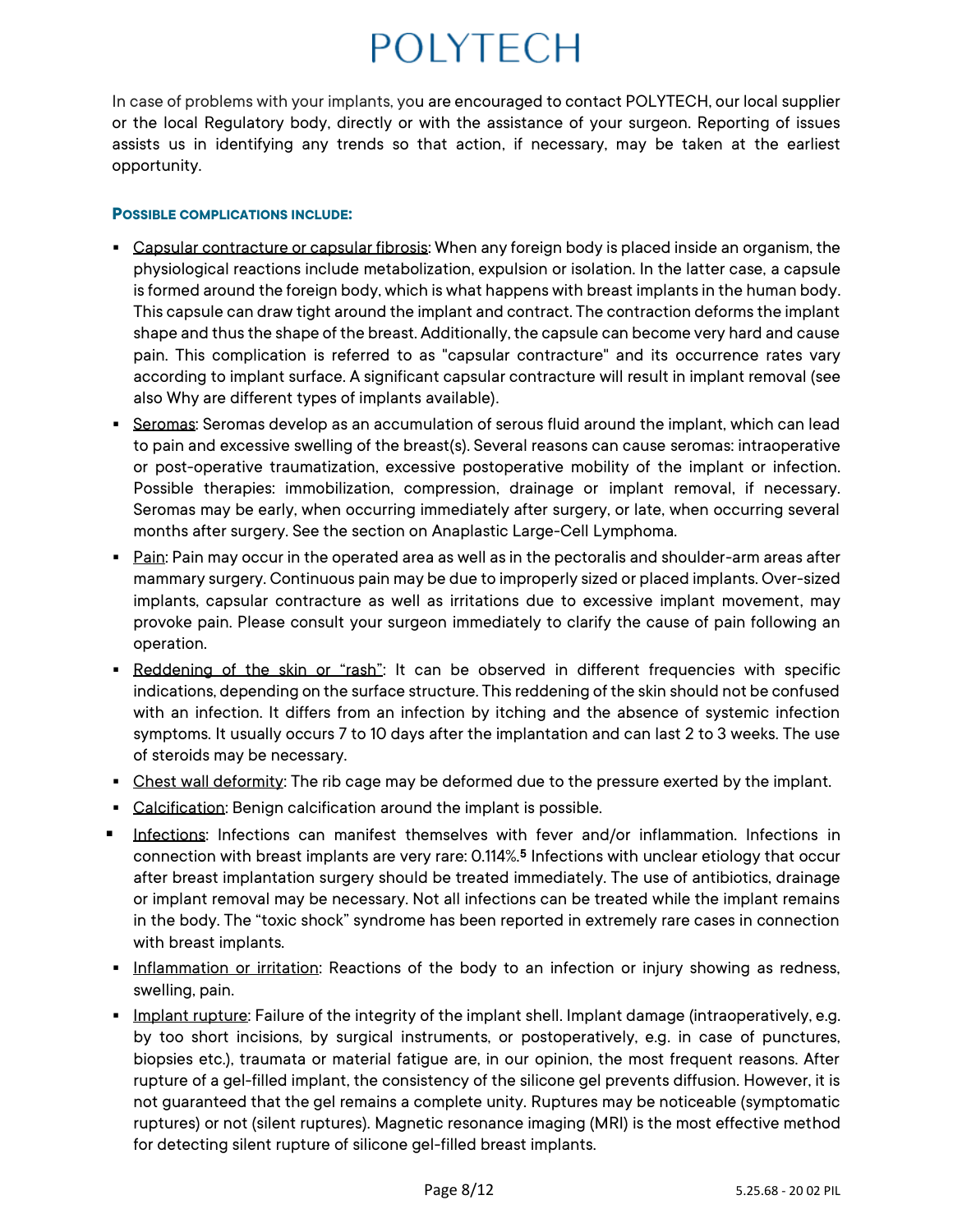If a rupture is diagnosed the implant should be replaced.

- **Permeation of silicone:** All modern breast implants are equipped with special barrier layers to prevent the diffusion of silicone particles through the shell. While the passage of low molecular weight silicone components through the shell of the implant cannot be completely excluded, normally, the small amounts of gel remain within the tissue capsule that physiologically grows around the implant.<sup>6</sup>
- **Examuloma:** Granulomas are localized nodular inflammations, which may result from an implant rupture of from silicone permeation. Granulomas of unknown genesis are an indication for a biopsy or for implant removal.

Swelling of the axillary lymph nodes Lymph nodes are small structures located all over the body around blood vessels. They are part of the lymphatic system of the body. They can swell and become tender or painful in case of a local infection, an infection affecting the whole body, cancer or immune disorders. Axillary lymph nodes are the lymph nodes located in the armpit and which drain the breast area of fluid. Some patients with breast implants have been found to have enlarged lymph nodes in the arm pit. This is referred to as lymphadenopathy. It has been reported to occur in women with both ruptured and intact silicone gel breast implants. If an enlarged lymph node becomes painful, it may need to be surgically removed. You should immediately report any painful or enlarged lymph nodes to your doctor.

### **2.5. COMPLICATIONS - SYSTEMIC DISEASES AND CANCER:**

### Autoimmune and connective tissue diseases

A possible connection between autoimmune and connective tissue diseases and mammary implants has been discussed since the 1980s. Extensive independent studies have shown no connections between silicone gel-filled breast implants and autoimmune disease or connective tissue disease. 7

#### Breast cancer

The extensive studies available show that women with breast implants are not subject to a higher risk of breast cancer than women without breast implants.<sup>8</sup> In other words, a breast implant has no influence on the occurrence of breast cancer. While scientists do discuss the theoretical risks of this disease with implants, breast cancer as a direct result of breast implants has not been observed in human beings nor in studies on animals.

It is important that you undergo all the usual breast examinations, such as self-examination and possible imaging procedures (mammary sonography, tomosynthesis, mammogram, magnetic resonance imaging (MRI) to detect possible breast cancer. Modern imaging techniques such as sonography, MRI or computer tomography (CT) help to find tumors at an early stage.<sup>9</sup>

Make sure to self-examine your breasts at regular intervals. For post-operative self-examination, your physician should instruct you on how to distinguish between the implant and your own tissue to enable you to detect nodules yourself. Do not just touch your breasts, also look for swelling, redness and inflammation, as well as any breast deformities, even if these are not yet painful. If you find any changes, please consult a physician.

## Anaplastic large cell lymphoma (ALCL)

Reports from regulatory agencies and medical literature have shown an association between breast implants and the development of ALCL, resulting in the term BIA-ALCL or Breast Implant-Associated ALCL. This means that women with breast implants may have an increased small risk to develop ALCL. There are several different estimates of the risk to develop BIA-ALCL.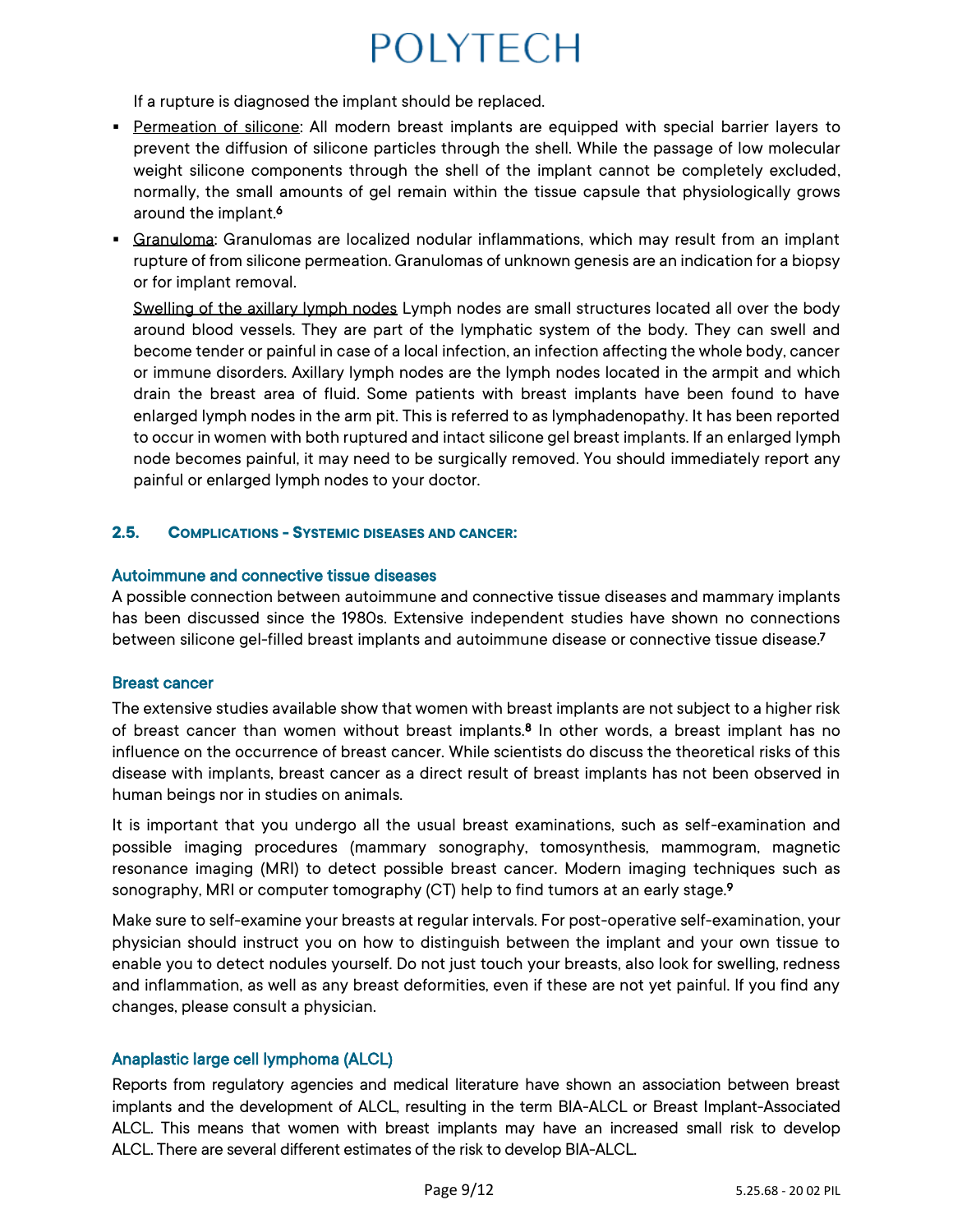The vast majority of cases in literature concern patients with history of use of textured implants and currently there are no published primary cases with smooth implants.

ALCL is currently classified as a form of non-Hodgkin's lymphoma (NHL)- a cancer of the immune system. It typically presents itself as a late seroma – the accumulation of liquid within the capsule – containing atypical cells, but it may also occur with the formation of a mass. The symptoms may occur well after the surgical incision has healed, often years after implant placement, but there are known cases with a shorter time of occurrence.

ALCL is a rare but serious type of cancer. There are documented cases of death due to the spreading of the disease out of the capsule. When detected early and timely treated, this disease has a positive prognosis.

In most patients, it is treated successfully with surgery to remove the implant and surrounding scar tissue, but in some patients, also treatment with chemotherapy and radiation therapy may be necessary.

It is very important that you continue to attend regular check-ups and perform self-examination. If symptoms such as swelling, pain or a lump in the implant region occur, you should immediately inform your doctor. In case of suspected BIA-ALCL, they should prescribe tests for its exact diagnosis, including sampling of the fluid around the implant and either a MRI or an ultrasound of the breast. In case BIA-ALCL is confirmed, a team of physicians, including an oncologist, will attend to your treatment and recovery, according to the guidelines approved by the international medical community.

If you have breast implants and have no symptoms, you do not need to do anything additional, but you should continue to routinely monitor your breast implants and follow your routine medical care. Removing the implantsis not recommended in women with no symptoms without a diagnosis of BIA-ALCL.

## Australian Breast Device Registry

Ask your surgeon if they contribute to the Australian Breast Device Registry (ABDR). The ABDR records your contact details and the details of your surgery (including the reason for your surgery). Including your details in the ABDR helps track the long-term safety and performance of breast implants. It also helps in notifying you and other patients of any safety concerns related to breast implants. Research reports and other publications that use ABDR data will not contain any identifiable information about you. More information about ABDR data privacy is available on the ABDR website. We encourage you to contribute to the ABDR, but you may choose to opt-out if you wish. All cases of BIA-ALCL associated with this device should be reported in detail to POLYTECH and it is also recommended that surgeons report them to the competent authorities and to the pertinent breast device registries.

#### Reporting of incidents

Any serious incident that occurs in relation to the device should be reported to the manufacturer and to the Therapeutic Goods Administration'. Ask your surgeon for assistance.

Please note:

- The website address of the Therapeutic Goods Administration (TGA)[: https://www.tga.gov.au/](https://www.tga.gov.au/)
- Our POLYTECH contact information: vigilance@polytechhealth.com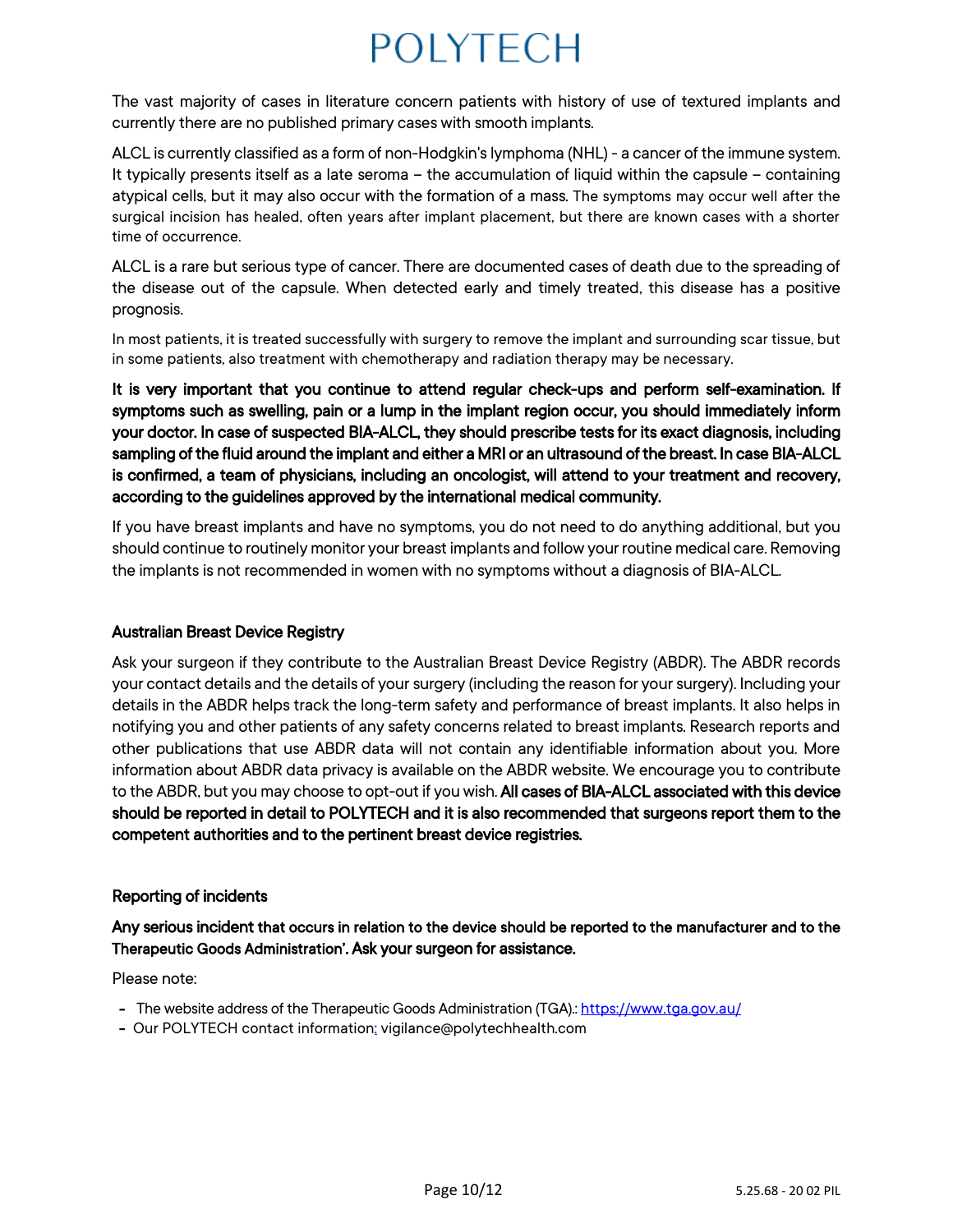# Appendix A

| Product reference* | <b>Surface</b>               | <b>Base</b> | Profile    | Projection |
|--------------------|------------------------------|-------------|------------|------------|
| 10724-XXX          | POLYsmoooth <sup>®</sup>     | Round       | Round      | Low        |
| 10725-XXX          | POLYsmoooth <sup>®</sup>     | Round       | Round      | Moderate   |
| 10726-XXX          | POLYsmoooth <sup>®</sup>     | Round       | Round      | High       |
| 10727-XXX          | POLYsmoooth <sup>®</sup>     | Round       | Round      | Extra-high |
| 15725-XXX          | MESMO <sup>®</sup> sensitive | Round       | Round      | Moderate   |
| 15726-XXX          | MESMO <sup>®</sup> sensitive | Round       | Round      | High       |
| 15727-XXX          | MESMO <sup>®</sup> sensitive | Round       | Round      | Extra-high |
| 15735-XXX          | MESMO <sup>®</sup> sensitive | Round       | Anatomical | Moderate   |
| 15736-XXX          | MESMO <sup>®</sup> sensitive | Round       | Anatomical | High       |
| 15737-XXX          | MESMO <sup>®</sup> sensitive | Round       | Anatomical | Extra-high |
| 15745-XXX          | MESMO <sup>®</sup> sensitive | Oval short  | Anatomical | Moderate   |
| 15746-XXX          | MESMO <sup>®</sup> sensitive | Oval short  | Anatomical | High       |
| 15747-XXX          | MESMO <sup>®</sup> sensitive | Oval short  | Anatomical | Extra-high |
| 15775-XXX          | MESMO <sup>®</sup> sensitive | Oval oblong | Anatomical | Moderate   |
| 15776-XXX          | MESMO <sup>®</sup> sensitive | Oval oblong | Anatomical | High       |
| 20724-XXX          | POLYtxt <sup>®</sup>         | Round       | Round      | Low        |
| 20725-XXX          | POLYtxt®                     | Round       | Round      | Moderate   |
| 20726-XXX          | POLYtxt®                     | Round       | Round      | High       |
| 20727-XXX          | POLYtxt®                     | Round       | Round      | Extra-high |
| 20734-XXX          | POLYtxt®                     | Round       | Anatomical | Low        |
| 20735-XXX          | POLYtxt®                     | Round       | Anatomical | Moderate   |
| 20736-XXX          | POLYtxt®                     | Round       | Anatomical | High       |
| 20737-XXX          | POLYtxt®                     | Round       | Anatomical | Extra-high |
| 20744-XXX          | POLYtxt®                     | Oval short  | Anatomical | Low        |
| 20745-XXX          | <b>POLYtxt®</b>              | Oval short  | Anatomical | Moderate   |
| 20746-XXX          | <b>POLYtxt®</b>              | Oval short  | Anatomical | High       |
| 20747-XXX          | POLYtxt®                     | Oval short  | Anatomical | Extra-high |
| 20774-XXX          | POLYtxt®                     | Oval oblong | Anatomical | Low        |
| 20775-XXX          | POLYtxt®                     | Oval oblong | Anatomical | Moderate   |
| 20776-XXX          | POLYtxt®                     | Oval oblong | Anatomical | High       |
| 20777-XXX          | <b>POLYtxt®</b>              | Oval oblong | Anatomical | Extra-high |
| 21631-XXX          | <b>POLYtxt®</b>              | Round       | Anatomical | High       |
| 21632-XXX          | POLYtxt®                     | Round       | Anatomical | Extra-high |
| 21641-XXX          | POLYtxt®                     | Oval short  | Anatomical | High       |
| 21642-XXX          | POLYtxt®                     | Oval short  | Anatomical | Extra-high |

\* Where "XXX" indicates the volume. Each product reference is available in several volumes, from a minimum of 5 to a maximum of 20, in a range from 45 to 1100 ml. Volumes above 700 ml are manufactures as Custom Made products.

 $1$  Handel, N., Cordray, T., Gutierrez, J., Jensen, J.A. (2006) A long-term study of outcomes, complications, and patient satisfaction with breast implants. PRS 117, 757 et seq.; Kjoller, K., Holmich, L.R., Jacobsen, P.H., Friis, S., Fryzek, J., McLaughlin, J.K., Lipworth, L., Henriksen, T.F., Jorgensen, S., Bittmann, S., Olsen, J.H. (2002) Epidemiological investigation of local complications after cosmetic breast implant surgery in Demark. Annals of Plastic Surgery 48(3), 229-237; Malata, C.M., Feldberg, L., Coleman, D.J., Foo, I.T., Scarpe, D.T. (1997) Textured or smooth implants for breast augmentation? Threeyear follow-up of a prospective randomised controlled trial. British Journal of Plastic Surgery 50(2), 99-105; Tebbetts, J.B. (2001) A surgical perspective from two decades of breast augmentation. Clinics in Plastic Surgery 28(3), 425-434; Young, V.L., Nemecek, J.R., Nemecek, D.A. (1994) The efficacy of breast augmentation: breast size increase, patient satisfaction,